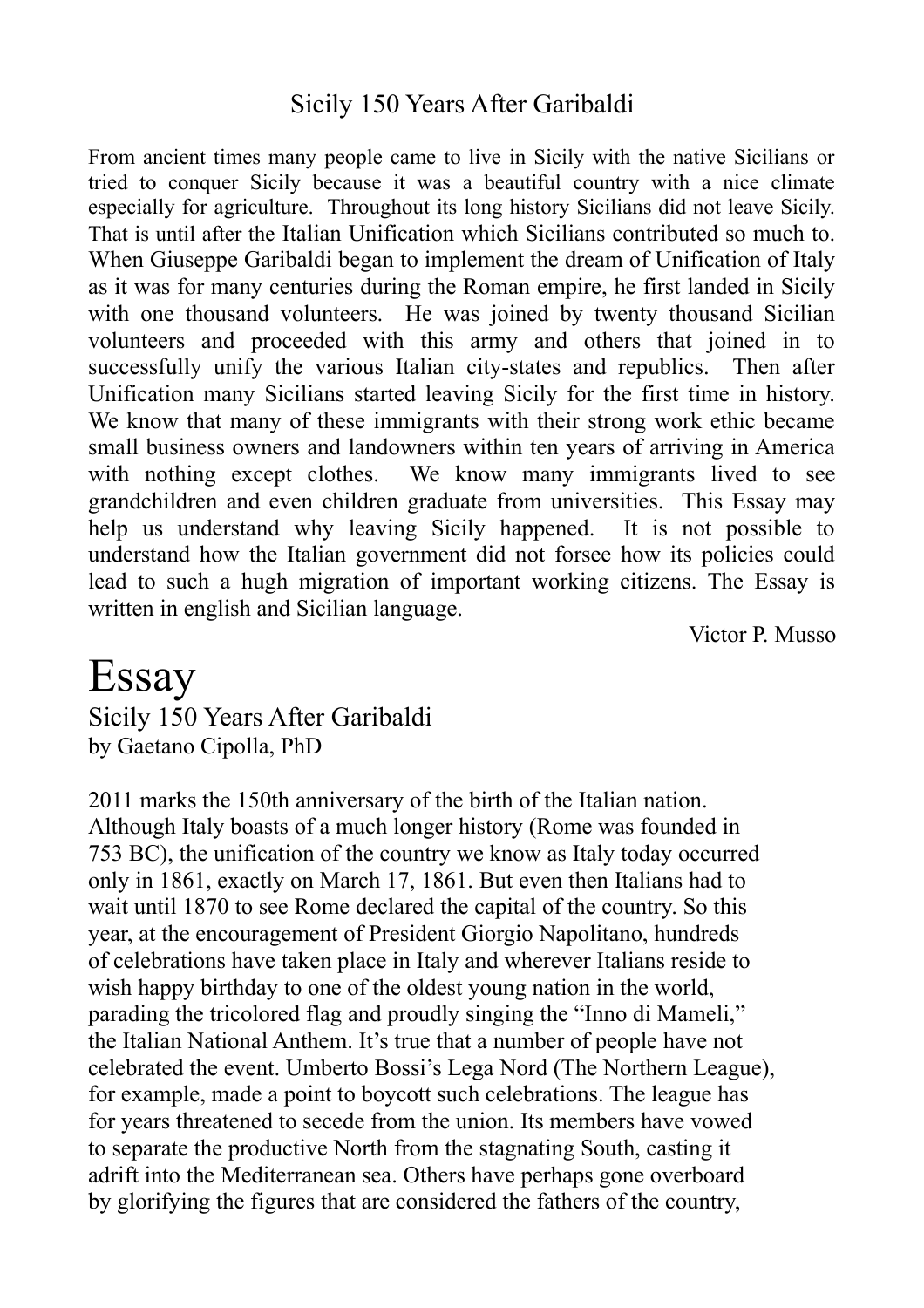such as Giuseppe Garibaldi, and Victor Emanuel II, glossing over some of the nasty events through which unification was achieved as inevitable, a sacrifice required for the good of a unified, single political entity to stand alongside the other single European nations. After all, they reason, those events happened 150 years ago and they have no bearing on today's Italy. Unfortunately, that is not the case. The Northern League has forgotten what the South and Sicily contributed to Italian unification and the others who celebrate the event have forgotten that for Sicilians and other southerners becoming Italians has not improved their lot. Today, after 150 of unity, in terms of the standard of living, employment, social

## Saggistica

A Sicilia 150 anni dopu Garibaldi di Gaetano Cipolla, PhD

U 2011 segna u 150esimu annivirsariu dâ nascita dâ nazioni taliana. Puru ca l'Italia si pò vantari di na storia assai chiù longa (Roma fu funnata ntô 753 aC) l'unificazioni dû paisi ca canuscemu cu nnomi d'Italia oggi succidiu sulu ntô 1861. Ma i Taliani appiru a aspittari finô 1870 ppi vidiri Roma dichiarata a capitali dû regnu. Pi cchissu av'annnu i Taliani, siguennu l'esortazioni dû Prisidenti Giorgio Napolitano, hannu organizzatu cintinara di celebrazioni in Italia e in ogni postu unni vivunu Taliani pi augurari "Bon cumpliannu" a l'Italia, una dî chiù vecchi nazioni novi dû munnu. Facennu parati mustranti u triculuri e cantannu cu orgogliu l'Innu di Mameli, l'innu naziunali talianu. E' veru ca un certu numiru di pirsuni nun hannu vulutu celebrari l'eventu. A Lega Nord di Umberto Bossi, pir esempiu, boicottau i celebrazioni. A Lega minazza di tanti anni di sipararisi dâ nazioni. I so membri giuranu ca vonnu siparari u produttivu Nord du Sud stagnanti, mannannulu a deriva ntô mari Miditirraniu. Autri inveci hannu strafattu glorificannu ê pirsunaggi ca sunu cunsiddirati comu i patri dâ nazioni, comu a Giuseppi Garibaldi e Vittoriu Emanueli II, passannu di liggeru supra a certi eventi pocu gluriusi comu inevitabbili e giustificati pi l'unificazioni, nu sacrificiiu nicissariu pû beni di na singula nazioni unita capaci di stari a latu di l'autri singuli nazioni di l'Europa. Dopu tuttu, raggiunanu iddi, ddi eventi successiru 150 anni fa e non hannu nenti a chi ffari cu l'Italia di oggi. Sfortunatamenti, chistu non è veru. A Lega Nord sû scurdau chiddu ca a Sicilia e u Sud cuntribbuerunu a l'unità d'Italia e l'autri chi celebranu l'eventu si scurdaru ca pî Siciliani e l'autri miridiunali divintari taliani nun purtau nu miglioramentu dâ so vita. Oggi, dopu 150 anni d'unità, pi quantu riguarda u standard dâ vita, l'occupazioni, i sirvizi sociali, l'infrastrutturi, a qualità dû viviri, u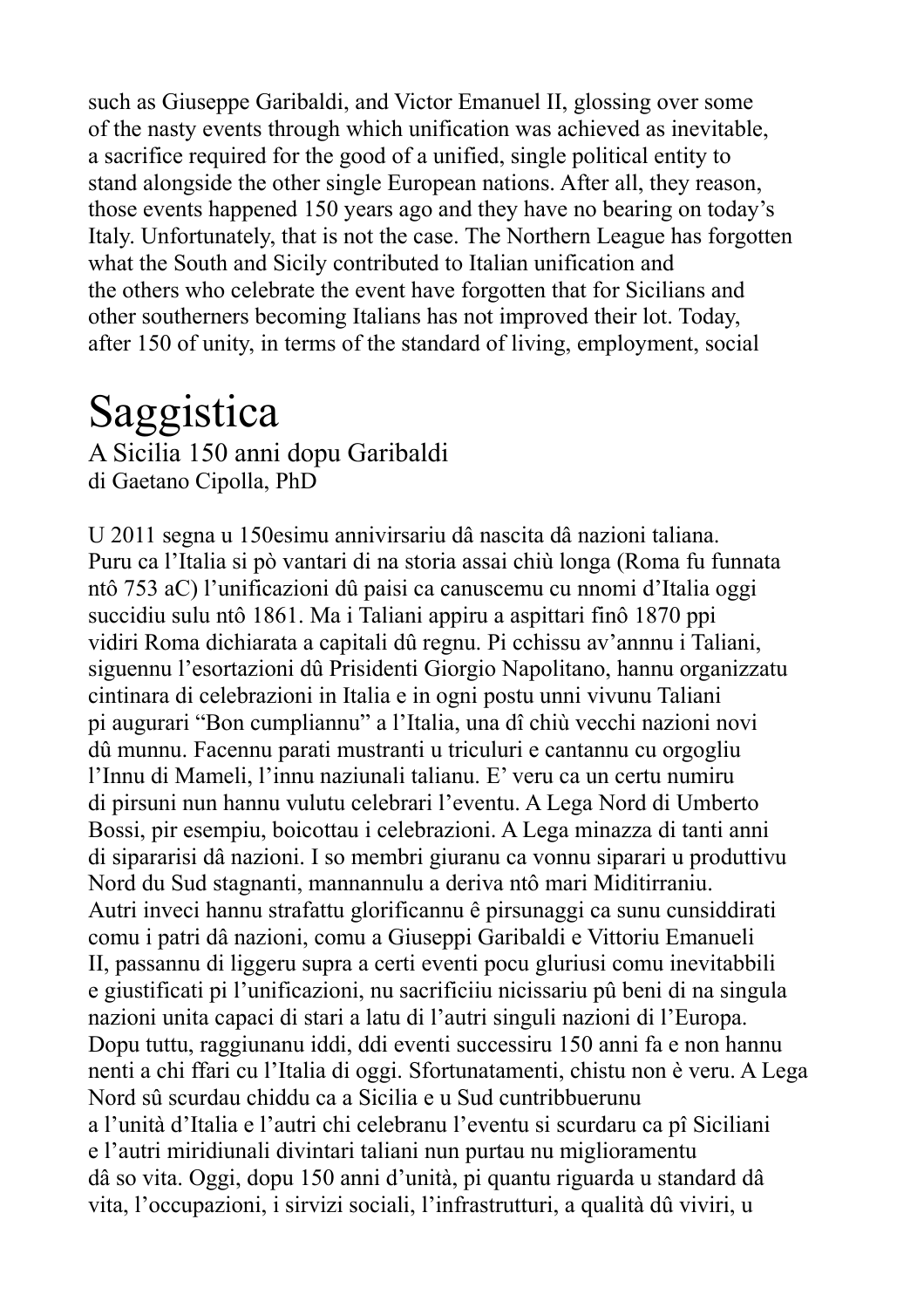services, infrastructures, quality of life, bank credit for investments and for personal use, the northern regions are far better off than the southern regions and Sicily. The differences between the North and the South that existed in 1860 have been reduced somewhat, but enormous disparities remain. You can see the disparities almost everywhere you look. One example will suffice: In the Sunday issue of America: Oggi of July 17, 2011, there appeared an article carrying this title: Aumenta il divario Nord-Sud nel credito alle PMI. (For small firms Credit Disparities between North and South Are Growing). While the rate of growth for financing in the manufacturing sector in Italy barely grew by 0.3%, the manufacturers located in Monza and Brianza (Lombardy) received 21.4% more than last year, while the same sector operating in Siracusa, Sicily was slashed by 62.5%. This confirms what we already know that the banks, mostly in the hands of northern institutions, as a matter of course lend more easily to companies located in the North than they do to those located in the South. The same disparities exist also for credit to families and individuals.

In Sicily the unemployment rate is usually the highest in the country: 25-30%, per capita income is much lower than the national average, and young people have little hope of finding a job locally. Their only hope is to emigrate, following the millions of their compatriots who were forced to find a better life elsewhere when the promises made in order to gain their support for unification were not kept. Throughout their long history, Sicilians never knew what it meant to emigrate. The people of the Mediterranean came to Sicily because of its climate, beauty, and fertility. Phoenicians, Greeks, Byzantines, Normans, French, Spaniards, and many others came to Sicily as conquerors and as colonizers. Sicilians only learned what emigration was after they became part of Italy. The newly formed Italian nation failed to address the many problems Sicilians faced and added even more serious ones of its own:

Excessive taxation. To give an idea of the problem one figure is sufficient: Sicily paid about 7.6 million lire for taxes on lands and buildings before 1860. In 1877 the tax burden had risen to 36.3 million for the same holdings and on top of that an addition 141.5 million on consumption taxes. Sicily, whose wealth actually helped Garibaldi to finance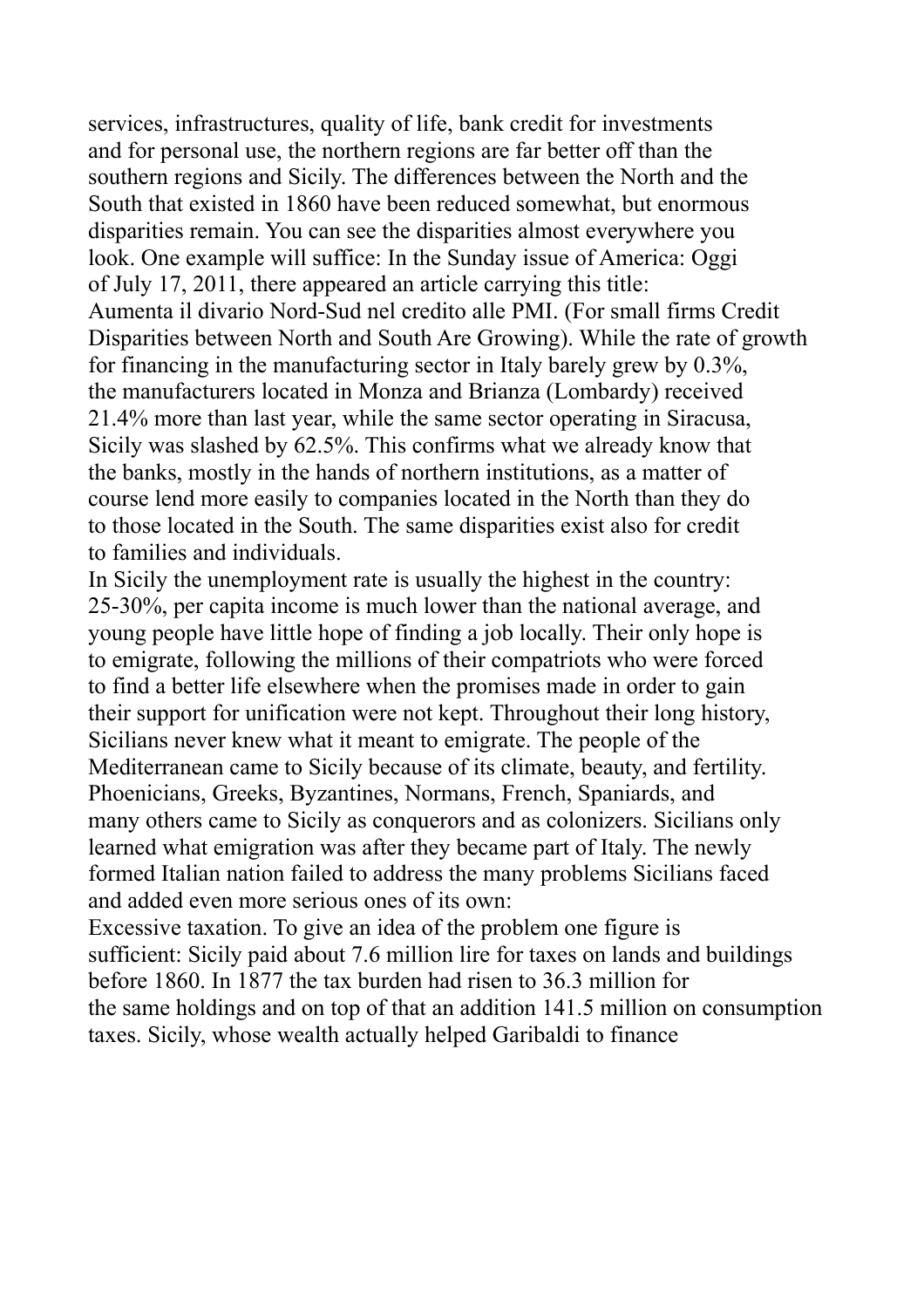creditu bancariu pi l'investimenti e pi usu pirsunali, i regioni dû Nord stannu assai megghiu dî regioni miridiunali e dâ Sicilia. I differenzi ntra u Nord e u Sud ca esistevanu ntô 1860 foru ridotti nanticchia, ma enormi disparità ancora restanu. Sti differenzi si ponnu vidiri unni talii talii. N'esempiu vali pi tutti: Nta l'edizioni di duminica di America Oggidû 17 lugliu 2011 vitti n'articulu ca annunziava "Aumenta il divario Nord-Sud nel credito alle PMI" Mentri u tassu di criscita dû finanziamentu ntô settori di manufatturi a liveddu naziunali crisciu sulu di 0,3%, i fabbrichi situati a Monza e ntâ Brianza (Lombardia) riciverunu finanziamenti di 21.4% chiossai di l'annu pricidenti, mentri a fabbrichi ntô stissu settori situati a Siracusa in Sicilia i finanziamenti foru ridotti di 62.5% rispettu a l'annu pricidenti. Chistu cunferma chiddu ca già sapiamu, ca i banchi, oramai tutti ntê mani di istituzioni dû Nord, finanzianu chiù facilmenti i cumpagnii situati ntô Nord a scapitu di chiddi situati ntô meridiuni. A stissa disparità veni praticata pû creditu ê famigghi e a l'individui. Ntâ Sicilia a disoccupazioni è usualmenti a chiù auta dâ nazioni: 25-30%, u rennitu per capita è assai chiù basciu dâ media naziunali e i giuvini hannu poca spiranza di truvari un travagghiu localmenti. L'unica spiranza è di emigrari, siguennu i miliuni dî so cumpatrioti ca foru custritti a truvari na vita chiù decenti in autri posti quannu i prumissi fatti pi ottiniri u so sustegnu ntâ lotta pi l'unificazioni nun foru mantinuti. Nta tutta a so storia, i Siciliani mai canusceru chi voli diri emigrari. I populi dû Miditirraniu vinniru ntâ Sicilia pâ so biddizza, clima e fertilità. I Finici, Greci, Bizzantini, Arabi, Nurmanni, Francisi, e Spagnoli, assemi a tanti autri vinniru ntâ Sicilia comu cunquistaturi e colonizzaturi. I Siciliani mpararunu chi era l'emigrazioni dopu ca divintaru parti di l'Italia. A nova nazioni appena funnata non potti dari risposta ê tanti prublemi ca i Siciliani avianu a affruntari e cci nni iunceru autri ancora. Tassi eccessivi: pi dari n'idea dû prublema na cifra sula basta: a Sicilia pagava 7.6 miliuni di liri pi tassi supra a terra e edifici prima dû 1860. Ntô 1877 dda tassa aumintau a 36.3 miliuni pi li stissi terri e edifici. Dicchiù i Siciliani appiru a pagari 141.5 miliuni in forma di tassi supra u consumu. A Sicilia, chicâ so ricchizza aiutau a Garibaldi a finanziari a so spidizioni—a prima cosa ca u Generali fici na vota ca pigghiau cuntrollu di Palermufu di pulizziari i cassi dû Bancu di Sicilia ca cuntinevanu na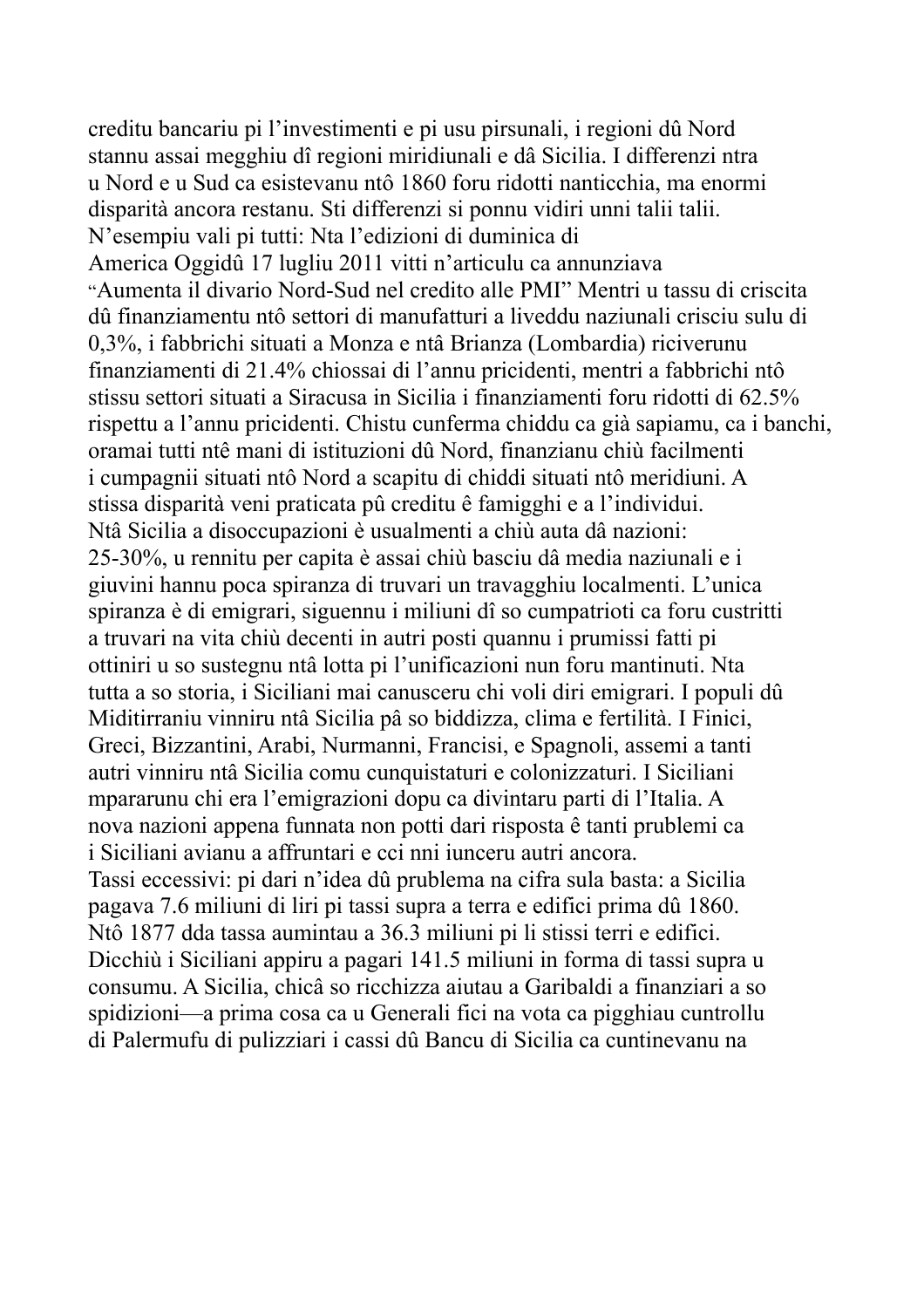his expedition –the first thing the General did when he took control of Palermo was to empty the vaults of the Banco di Sicilia which contained a fortune in gold and silver coins—contributed only 136 million lire to the national debt of the newly formed nation which was handsomely offset by the 163 million the State received from the auction of the expropriated land holdings of the Church. The total national consisted of 3.6 billion (most of it from Piedmont and Lombardy), yet when it came to pay for the debt, Sicilians were asked to pay as though they had contributed to the debt;

The establishment of conscription to Sicily which had never had such a tradition, made tens of thousands of deserters of peasants whose absence from their farms would mean starvation for their families; the deserters turned to banditry to survive, creating serious security problems; Lack of real support for the agriculture even though the South had been designated as the producer of agricultural products. Sicily which was once known as the granary of Rome became unable to meet the demand for wheat to feed its own increased population;

Failure to distribute land to farmers as promised by Garibaldi. In 1871 there was an opportunity to actually distribute the large estates known as latifundia expropriated from religious institutions—another immense source of Sicilian wealth that ended up in the State coffers—but instead of going to individual small farmers the lands apportioned in such a way as to create even larger latifundia in the hands of a few very wealthy absent landowners;

Reinvestment of the wealth of the South to develop industries in the North was a precise choice of the Italian governments from the beginning. According to a statistic provided by Benini the disproportion in the redistribution of State income derived from taxes is clear. In the period from 1886-1889 for every 100 lire of taxes received from Sicily, the State spent only 67 lire there. In every other region for every 100 lire received the State spent 97 lire. The economic and political policies of the Italian government have clearly favored the Northern regions, primarily Piedmont, Lombardy and Liguria. The obvious conclusion is that the North's progress was financed in part by shortchanging the South. In Sicily, the enthusiasm for being part of a brand new country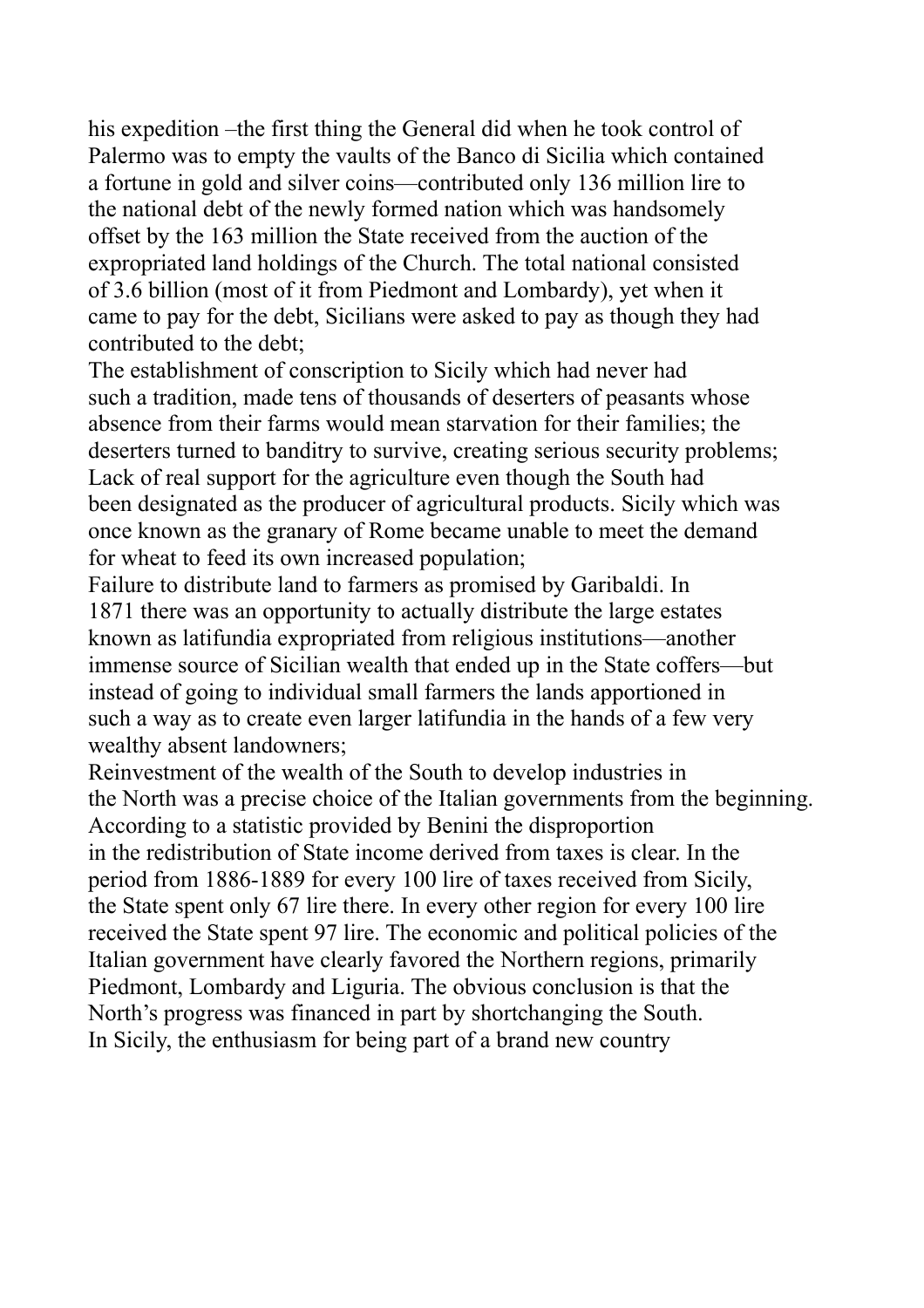furtuna in muniti d'oru ed' argentu—cuntribbuiu sulu 136 miliuni di liri ô debitu naziunali dâ nova nazioni chi vinniru ripagati in bedda manera attraversu i 163 miliuni ca u Statu guadagnau dâ vinnita di li propriet àespropriati a li istituti riligiusi. U debitu naziunali in tuttu era di 3.6 miliardi di liri (principalmenti debitidû Piemunti e dâ Lom bardia), eppuru quannu vinni ura di pagari u debitu, i Siciliani appiru a pagari comu si avissiru cuntribbuitu ô debitu.

L'istituzioni dâ leva militari ntâ Sicilia ca non avia sta tradizioni, criau migghiara di diserturi dî cuntadini ca non si putevanu pirmettiri di alluntanarisi dâ so terra pi tanti anni. Pi li famigghi chistu vuleva diri la fami. E pi chistu tanti cuntadini si desiru a fari i banditi pi supravviviri, criannu grossi problemi di sicurezzapû Guvernu. I banditi siciliani nun eranu ladri e dilinguenti cumuni. Ernu poviri cundadini ca nun vulevanu fari i surdati pi non fari moriri di fami i so famigghi.

A mancata distribuzioni dî terri dû latifunnu comu Garibaldi avia prumittutu. Ntô 1871 ci fu l'opportunitati di distribbuiri grossi proprietà espropriati a li istituzioni riligiusi—nautra immensa funti di ricchizza siciliana ca iu a inchiri i cassaforti du Statu—ma inveci di dariccilli ê cuntadini i terri foru divisi in manera tali ca foru criati autri latifundia ancora chiù granni ca foru accattati di ricchi feudatarii ca vivevanu in autri posti.

A ricchizza dû Sud fu investita di novu pi sviluppari l'industrii dû Nord. Chista fu a scelta precisa dû Guvernu Talianu dû principiu. Secunnu statistichi priparati di Benini a sproporzioni ntâ ridistribuzioni dû rennitu statali dirivatu dî tassi è lampanti. Ntô piriudu dû 1886-1889 pi ogni 100 liri di tassi ricivuti dâ Sicilia, u Statu spinniu sulu 67 liri ntâ Sicilia. Pi ogni autra regioni pi ogni 100 liri ricivuti dî tassi u Statu nni spinniu 97. A pulitica economica e politica dû Guvernu Talianu ha sempri favuritu i regioni dû Nord, primariamenti u Piemunti, a Lombardia e a Liguria. I conclusioni ovvii sunu ca u prugressu dû Nord fu finanziatu in parti livannucci ô Sud chiddu ca ci spittava.

Ntâ Sicilia l'entusiasmu di fari parti di na nova nazioni cuminciau a squagghiari ntô mumento ca u novu regnu d'Italia fu proclamatu. I sissant'anni siguenti foru i chiù difficili pâ Sicilia. Na serii di calamitati successiru ca rinneru a vita assai difficili pî Siciliani: u collassu di l'industri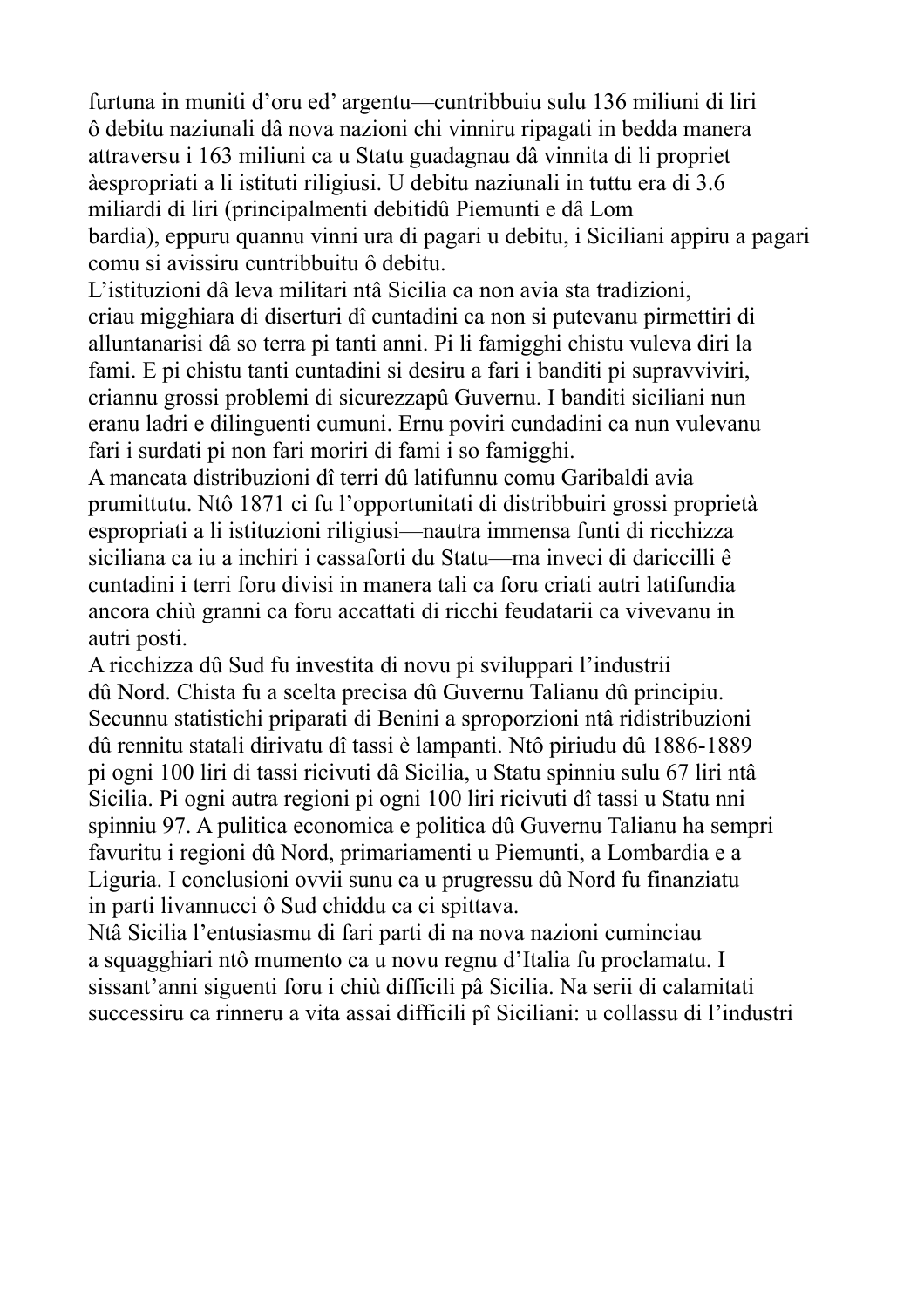started waning at the moment the new Kingdom of Italy was proclaimed. The next sixty years proved to be the most trying for Sicily: A number of other calamities occurred that made life very difficult for Sicilians: the collapse of the citrus industry, the terrible blight that practically destroyed the Sicilian wine industry, the stagnation of the latifundia, the collapse of the textile industry, of the leather tanning, production of soap and other activities. Combined with the other reasons mentioned earlier Sicily was a cauldron ready to explode and it did so several times, which the State crushed with overwhelming force. Emigration was the valve that released the tensions. In the last decades of the 19th century Sicilians started leaving their island in search of better places. They started slowly at first, but in a few years the stream became a flood. From 1876 to 1925, 1.42 million Sicilians left their home in the direction of North America, Argentina and Brazil. As an indication that the problems Sicilians faced in the 19th century were not solved, the wave of emigration resumed again after the end of the Second World War, but this time they went mostly to Australia. So are Sicilians happy to be Italians? Should they be happy to celebrate their identity as Italians? I think the answer is undoubtedly yes,

but... The reservation is primarily made because you cannot ignore the fact that Sicily had a long history as a separate nation before becoming Italian. While they may have been ruled by others, Sicilians have always had a sense of their own separate identity, of their difference from other Italic provinces, a difference in language, customs, and values. Italy, in fact, confirmed this truth by granting Sicily a Statute that recognizes its diversity and autonomy in the context of the Italian Republic. No doubt the Statute was approved not only in recognition of Sicily's past history but also because Sicilians after World War II supported a movement to separate from Italy. They wanted to become part of the United States, but international politics would not allow it to happen. The Statute also recognized Italy's debt to Sicily for all the difficulties it faced in becoming part of Italy. Article 38 of the Sicilian Statute which was approved by the national government, specifically requires the Italian State to pay a sum of money every year intended to bridge the disparities in infrastructures between the island and the mainland. It is understood as a "contribution of national solidarity" that must be revisited every five years to determine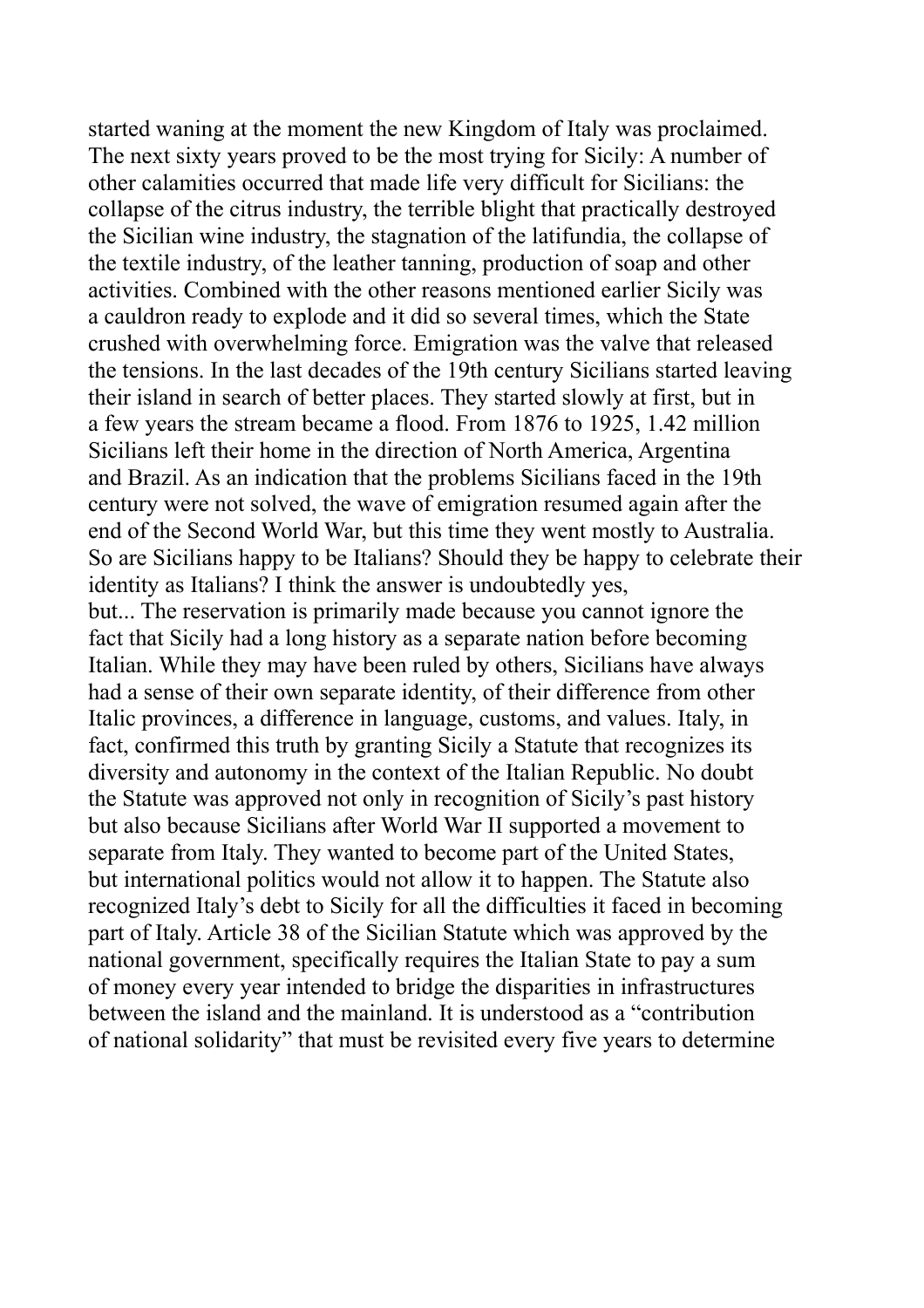di l'agrumi, na terribili malatia ca praticamenti distruggiu l'industria dû vinu, a mancanza di produzioni dî latifundia, u cullass

u di l'industria tessili, di l'industria da conza di peddi, dâ produzioni dû sapuni e di autri attività. Iuncennu tutti sti calamitati a chiddi minziunati prima a Sicilia era na coddara pronta a esplodiri e infatti na para di voti lu fici, ma lu Statu li stutau usannu forzi esaggirati. L'emigrazioni fu a valvula ca diminiu i tensioni. Nta l'ultima deca dû 19esimu seculu, i Siciliani cuminciarunu a lassari a so isula in cerca di nu postu chiù accuglienti. Lentamenti a l'iniziu, ma dintra na para d'anni ddu ciumicceddu divintau na china. Dû 1876 ô 1925, 1.42 miliuni di Siciliani lassaru a so casa diretti versu u Nord America, l'Argentina e u Brasili. Na indicazioni ca i problemi ca i Siciliani avianu ntô 19esimu seculu nun foru eliminati fu ca l'unna di l'emigrazioni ricuminciau di novu dopu a secunna guerra mundiali, ma sta vota versu l'Australia.

Allura, putemu diri ca i Siciliani sunu cuntenti di essiri Taliani? Cridu ca a risposta avi a essiri certamenti di sì, ma...i riservi hannu a chi fari cu fattu ca non si pò ignorari ca a Sicilia ha avutu na longa storia separata prima di divintari taliana. Puru ca iddi hannu statu guvirnati di autri, i Siciliani hannu sempri avutu u sensu dâ so identità siparata, dâ so diffirenza di l'autri pruvinci taliani, na diffirenza di lingua, tradizioni e valuri. L'Italia infatti cunfirmau stu fattu dannu a Sicilia nu Statutu ca ricanusci a so diversità e autonomia ntô cuntestu dâ Repubblica taliana. Senza dubbiu, u Statutu fu appruvatu nun sulu comu ricanuscimentu dâ storia passata dâ Sicilia, ma puru picchì i Siciliani dopu a secunna guerra mundiali sustinevanu nu muvimentu pi sipararisi di l'Italia. Vule -vanu divintari parti dî Statu Uniti, ma a pulitica internaziunali nun vosi appruvari stu disidderiu. U Statutu ricanusciu puru u debitu di l'Italia versu a Sicilia pi tutti i problemi ncuntrati ntô caminu di divintari taliana. L'Articulu 38 dû Statutu Sicilianu, appruvatu dû guvernu naziunali, priscrivi specificamenti ca u Statu talianu havi a pagari na summa di sordi ogni annu pi livellari li diffirenzi ntra l'infrastrutturi tra l'isula e u cuntinenti. E' cuncepita come nu attu di "cuntribbutu di solidarietà naziunali" ca divi essiri rivisitatu ogni cincu anni pi determinari chi havi a essiri canciatu. Di ricenti, u Guvernu Talianu ha circatu di ridduciri a summa dû cuntribbutu di solidarietà, senza pigghiari in cunsiddirazioni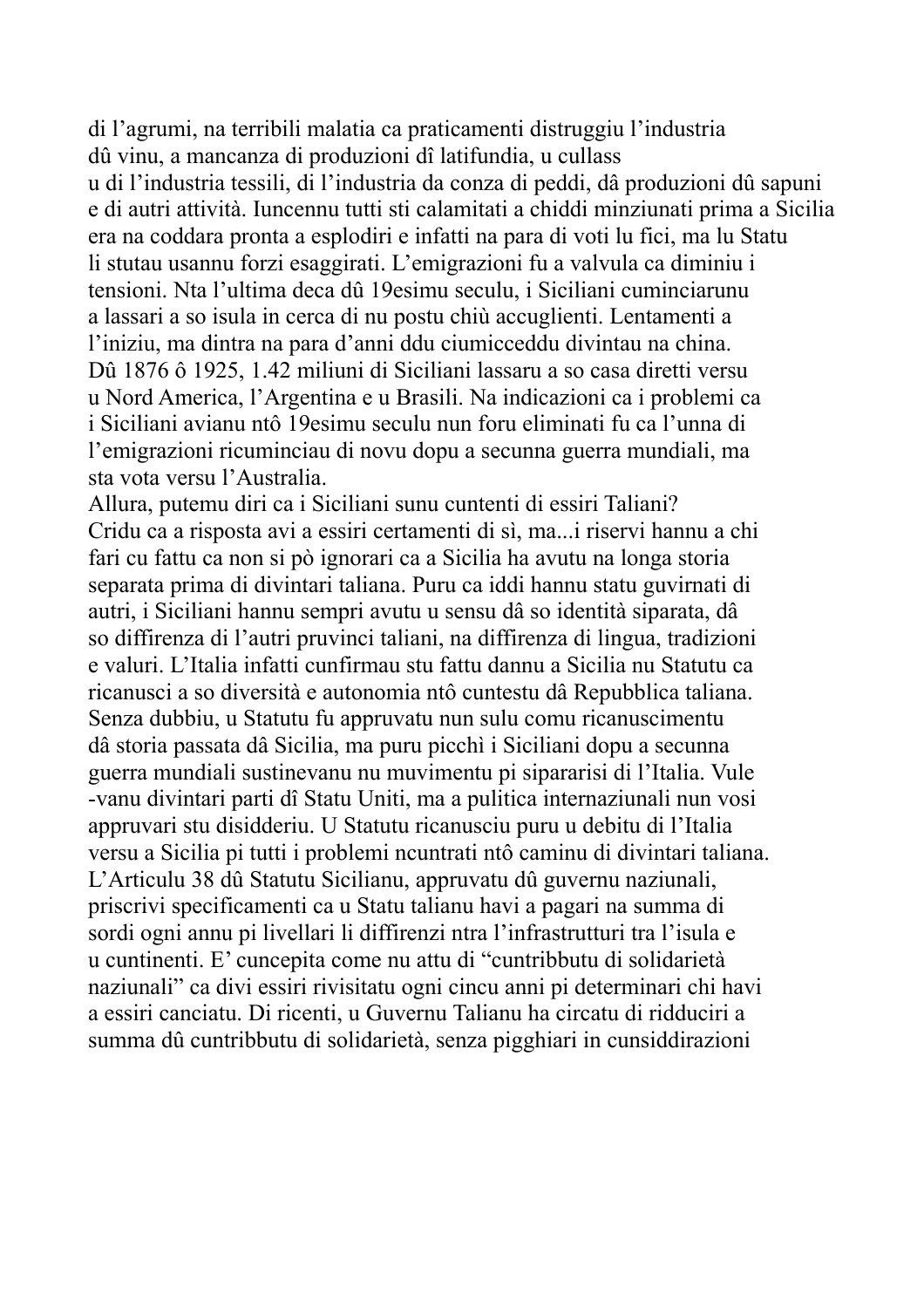what changes need to be made. Recently the Italian government has tried to drastically reduce the size of the solidarity contribution, notwithstanding that the disparities that the article was intended to bridge have not been corrected. Indeed in some cases they have gotten more severe. So are Sicilians happy to be Italians? Again the answer has to yes, but...For Sicilians, there is no going back. They are Italians now and they will remain Italians, but there are those who think that the Sicilian Statute, which grants the Sicilian Parliament ample autonomy in its own affairs and which was signed before the new Italian Constitution, should be abided more faithfully in order to improve the lot of Sicilians. The problems exist and will not go away by themselves. In the last 64 years since the Statute was approved much has been done to improve the lot of the population. Some highways have been completed finally. The Palermo-Messina which was started over thirty years ago finally was opened last year. The Catania-Siracusa was also finished as were a number of smaller projects. The Berlusconi government has vowed to build the bridge over the Strait of Messina, but many people do not see this as a panacea for what ails Sicily. Problems still remain: unemployment, little or no industrial development, tens of thousand of college graduates that cannot find work, and the persistent shadow of the mafia that continues to plague the island even though things are changing in this area. For Sicilians to be happy to be Italian someone must address and solve the problems of unemployment, of the lack of infrastructures, the lack of an effective system of transportation (a train ride from Messina to Palermo today will take five hours), easier access to credit, the lack of investment in tourism, railroads, airports, health facilities. One encouraging sign from the present Sicilian Parliament was the recent passage of a law authorizing the teaching of the Sicilian language in the public schools. And for this Arba Sicula congratulate the Sicilian Regional Assembly for an act that late in coming but certainly welcome. I remember that a few years ago the employees of the ARS were prohibited from speaking Sicilian while on the job. That was a misguided and self inflicted wound. A lot more needs to be done in this area if we want to erase the stigma that is still attached to speaking Sicilian. What we need to do is to make it more acceptable to walk into a bank in the big cities and speak Sicilian to the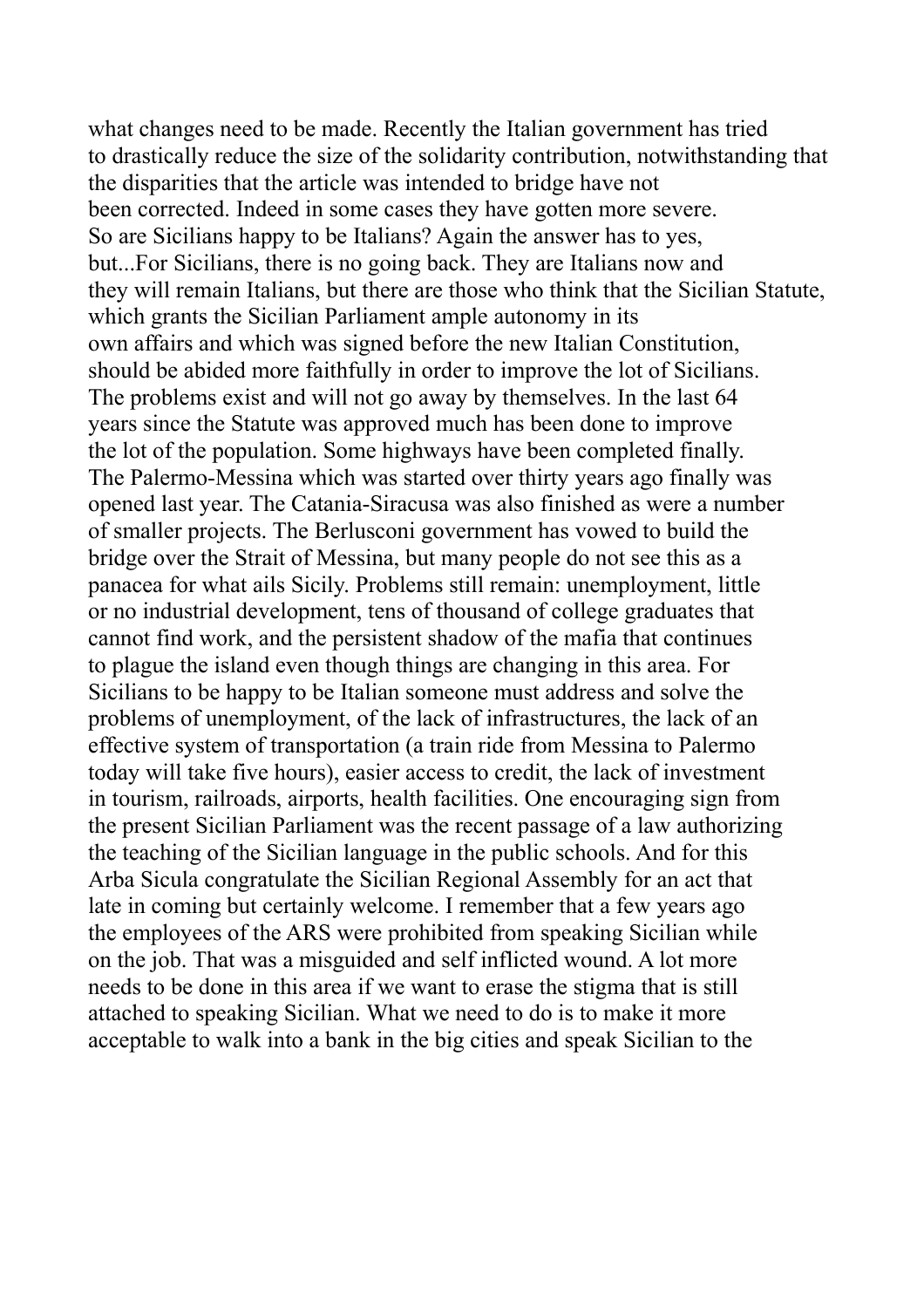ca i diffirenzi ca l'Articulu 38 avia a curreggiri nun sunu ancora curretti. Anzi, in certi casi hannu canciatu pû peggiu.

Allura i Siciliani sunu cuntenti di essiri Taliani? A risposta havi a essiri sempri di sì, ma...Pî Siciliani nun c'è modu di turnari arreri. Oramai sunu Taliani e Taliani restanu, ma ci sunu chiddi ca diciunu ca u Statutu Sicilianu ca duna ô Parlamentu Sicilianu granni autonomia d'azioni ntê so affari e ca fu firmatu prima dâ Costituzioni Taliana, avissi a essiri mplementatu cu maggiuri fedeltà in modu di migghiurari a vita dî Siciliani. I problemi esistunu e nun scumparunu pi cuntu so. Nta l'ultimi 64 anni di quannu u Statutu fu appruvatu assai cosi hannu miglioratu a vita dî Siciliani. Quacchi autostrada finalmenti vinni cumplitata. A Palermo-Missina ca fu cuminciata trent'anni arreri finalmente fu inaugurata l'annu scorsu. A Catania-Siracusa fu finiuta puru assemi ad autri prugetti chiù picciriddi. U Governu Berlusconi prumetti di costruiri u ponti ntô Strittu di Missina ma tanti nun vidinu ntâ stu prugettu na panacea di tutti i mali dâ Sicilia. Ci sunu ancora assai prublemi: sviluppu industriali picca o nenti, dicini di migghiara di giuvini lauriati senza travagghiu, e l'ummira dâ mafia ca cuntinua a criari piaghi nta l'isula puru ca i cosi stannu canciannu nta stu campu. Pi fari cuntenti i Siciliani quaccadunu avissi a risorviri i problemi di l'occupazioni, a mancanza d'infrastrutturi, a mancanza di nu sistema di trasportu efficenti (pi ghiri di Missina a Palermu cu trenu ci si metti ancora 4-5 uri) accessu ô creditu bancariu chiù facili, mancanza d'investimenti ntô turismu, pi ferrovii, pi novi arioporti, e novi spitali. C'è un segnu ncuraggianti ca pruveni dû Parlamentu Sicilianu. Ricentementi appruvau na liggi autorizzannu l'insegnamentu dû sicilianu ntê scoli pubblichi. Pi chistu Arba Sicula offri congratulazioni a l'Assimblea Rigiunali Siciliana pi sta liggi ca è in ritardu ma assai gradita. Io mi ricordu ca quacchi annu fa l'impiegati di l'Assimblea Siciliana nun putevanu parrari sicilianu mentri eranu ô travagghiu. Era na cosa assurda, na firita fatta chî so stissi mani. Assai resta di fari nta stu campu si vulemu eliminari u stigma ca ancora s'attacca a chiddi chi parranu u sicilianu. Avemu a fari in modu ca si pozza ntrasiri ntâna banca ntê granni città e parrari sicilianu cu l'impiegati, o iri ô spitali e parrari chî duttura in sicilianu. Avemu a farilu divintari nurmali parrari in sicilianu cu autri siciliani, macari ca nun si canuscianu. A pratica di oggi ristrinci l'usu dû sicilianu